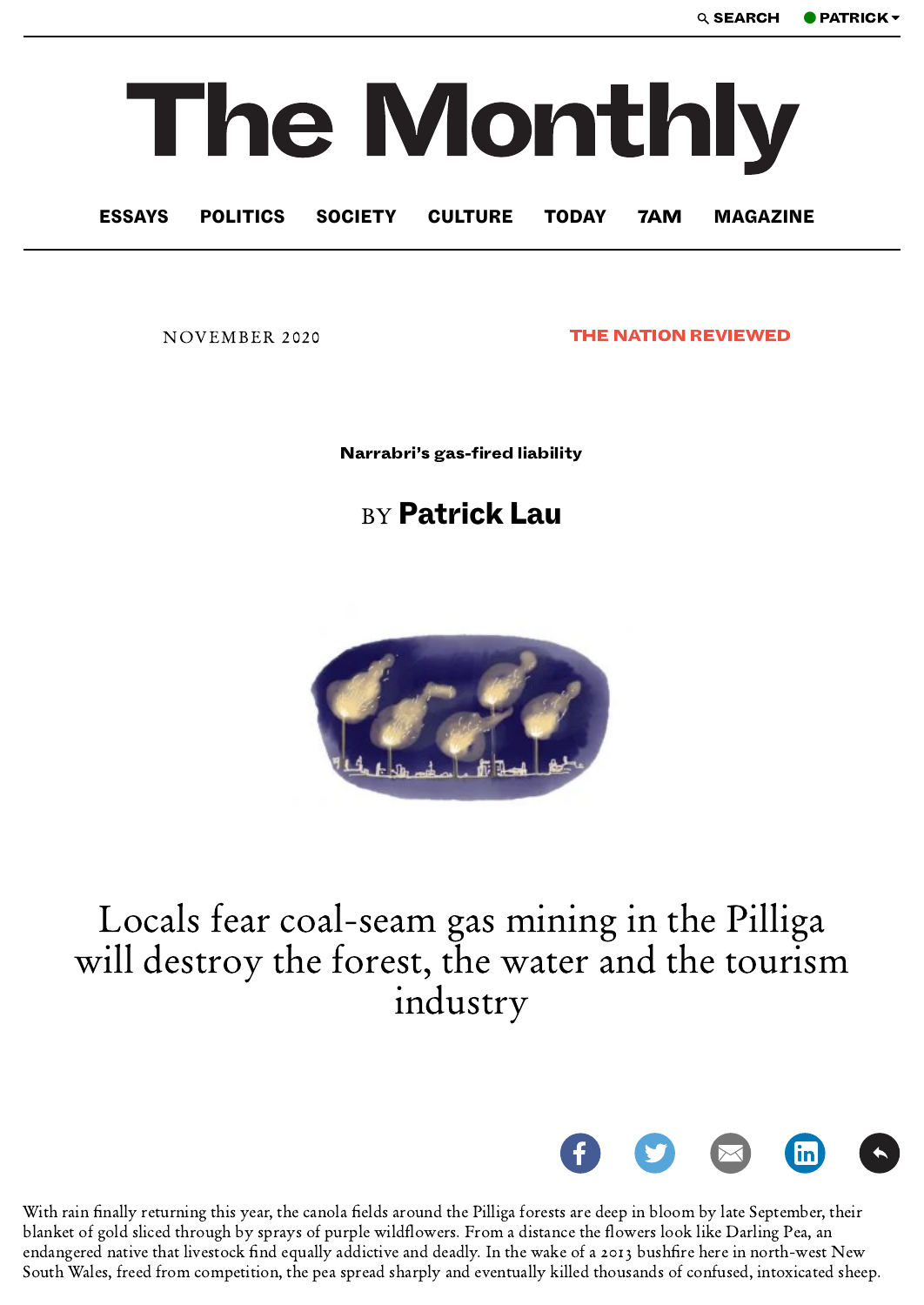At the northern edge of the Pilliga, the town of Narrabri has turned the corner out of the drought and barrelled straight into COVID-. The Tourist Hotel is managing a pretty decent trade in counter lunches, but there are plenty of stores still shut or even vacant. One retail shop on the main strip has put out a laconic sign: "Customers wanted – apply within".

It's lights off at the office of national energy company Santos, which for health reasons has been open only by appointment since June, but a few doors down local competitor Geni.Energy has set up a shopfront. A community-owned not-for-profit, Geni was formed to provide a renewable energy alternative to Santos's gas-field project.

Geni joint executive director and local farmer Sally Hunter says: "We just wanted to do it differently to the way the fossil-fuel industry works. They plonk these projects down on communities and pit farmers against town people, and their whole purpose is to create division. We just wanted to do the complete opposite."

Geni is aiming to connect small-scale distributed energy generation and storage assets into a virtual power plant. That sounds complex but boils down to linking up rooftop solar and home-battery systems across the town, together with small wind turbines on farms, to act in a more coordinated fashion. It is hoped this will result in cheap, clean, reliable, homegrown energy for Narrabri Shire, and a secondary income source for farmers to smooth out the boom and bust of drought cycles.

"There's not overwhelming support for the gas. People just want a job. And 97 per cent of people support a renewable future for Narrabri," Hunter says, citing a 2018 doorknock survey.

Santos has been eyeing the region's gas resources for more than a decade, but a protracted approvals process only belched up a win for the company on September 30, when the state's Independent Planning Commission (IPC) signed off on development consent to drill up to  $850$  coal-seam gas wells in an area that includes the Pilliga and surrounding farmland.

The IPC's decision wouldn't have surprised many, not least given all the talk around a "gas-fired recovery" from COVID-19, but it's contentious nonetheless. The proposal attracted a record-breaking 23,000 objections, and seven days of public hearings in July and August saw hundreds of local residents line up to blast its perceived failures and flaws.

There are "monitoring and adaptive management" caveats in the IPC's decision, and a federal assessment and ministerial approval required under the *Environment Protection and Biodiversity Conservation Act*, before drilling can begin in earnest. But barring some creative litigation, community participation in the process has now effectively concluded.

Santos has variously claimed that the gas field could generate the equivalent of half of NSW's gas demand, lower energy prices for manufacturing and heavy industry, and firm up the electricity grid after the coal-fired Liddell Power Station is taken offline in 2023.

Residents, economists, energy analysts and scientists, including former chief scientist of Australia Penny Sackett, have taken aim at the merit of those claims and the assumptions behind them; it's been a long-running debate held on shifting ground. Critics point to Santos unexpectedly updating its economic modelling at the last minute before the IPC decision, revising its job creation projections upwards by 78 per cent. Mark Ogge, energy and climate adviser at The Australia Institute, says the new figure is "based on an assumption that COVID-related unemployment levels go on to 2046", and gas-field employees would otherwise have no options for a job.

Meanwhile, local tourism businesses report that visitor numbers to the Pilliga have exploded this year, with COVID making domestic travel the only option. One tourism operator estimates that holidaymakers have more than doubled, telling me: "There's never been this many people passing through the Pilliga."

Maria Rickert, owner of a farmstay business, told the IPC that her visitors are "the greatest advocates for this region [and] under no circumstances do they want to see their newly discovered Pilliga sacrificed for gas exploration".

Rickert's business, Barkala Farmstay, may be somewhat atypical: the complex is actually inside the forest itself, set in a clearing of she-oak and eucalypts that echoes with the damp banjo sound of eastern pobblebonk frog calls. It's a whimsical, wild hacienda strewn with ceramics from the onsite pottery studio and centred around a towering stilt house that looks like Snugglepot and Cuddlepie had a go at redecorating Baba Yaga's hut.

But Rickert is not alone in expressing hope for a renaissance in the tourism industry, and fear for what the gas-field project will do to it. Representatives of several local astronomical observatories are particularly concerned about the impact of gasfield flaring on the region's famed "dark skies" and its unique astrotourism sector.

"In rural NSW, where there are mining resources available, it often becomes this 'mining or bust' prospect," Georgina Woods, NSW coordinator for the Lock the Gate Alliance, tells me.

"People are told that if you want development, if you want a standard of living that's enjoyed by people in cities, if you want opportunity for your children, you have to trade off the environment, culture, your social cohesion, and accept the mining industry."

Most of the environmental objections to the gas field are focused on the groundwater. There are fears that the region's aquifers could be drawn down and depleted, or contaminated by methane leaks, salt or heavy metals disturbed by the gas extraction